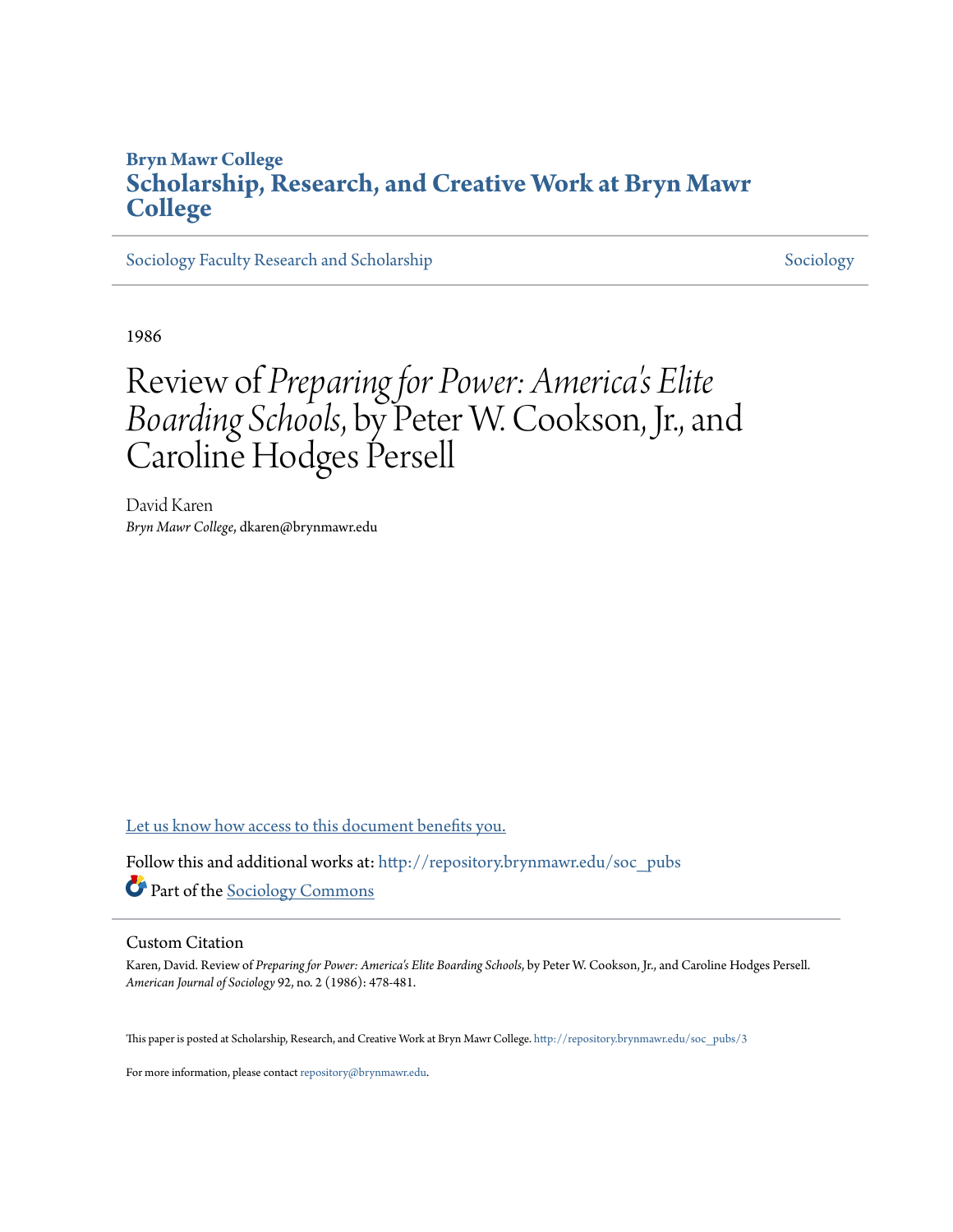#### American Journal of Sociology

right. Unfortunately, despite its defects this volume will almost surely become the standard reference on class identification for years to come. It is, as William J. Wilson is quoted on the inside of the dust jacket, "the most important study of class identification since the publication in 1949 of Richard Center's The Psychology of Social Class." For my part, I learned more about social class (and also had a much better time) reading Steinbeck's Tortilla Flat.

Preparing for Power: America's Elite Boarding Schools. By Peter W. Cookson, Jr., and Caroline Hodges Persell. New York: Basic Books, 1985. Pp. x+260. \$19.95.

# David Karen Bryn Mawr College

Appeals for sociologists to enter the "black box" of schooling have been a mainstay of articles that address the relationships between the social origins of students (inputs) and their social destinations (outputs). To the extent that schools mediate between origins and destinations, how do they do so? Paul Willis, in Learning to Labour (1977), an ethnographic study of a British school, showed, in the words of the book's subtitle, How Working Class Kids Get Working Class Jobs. At the other end of the socioeconomic spectrum, Peter W. Cookson, Jr., and Caroline Hodges Persell, in *Preparing for Power*, focus on elite preparatory boarding schools, institutions that are an important part of the process by which upper-class kids get upper-class jobs. Characterized by C. Wright Mills and E. Digby Baltzell as critical in the socialization of upper-class children, prep schools have largely escaped the attention of sociologists of education. The authors provide us with the most detailed, comprehensive, and sophisticated analysis of the structure and function of prep schools to date.

A beautifully written, sensitive, and critical work, Preparing for Power explores the role that elite boarding schools play in the maintenance of upper-class cohesion and privilege in the contemporary United States. After locating boarding schools within the larger context of secondary school education, they move from an analysis of who attends them to a consideration of life within these institutions and, finally, to a discussion of the likely outcomes for their students. Cookson and Persell use data obtained by a number of methods to address the questions they pose. Their study is based on information collected on visits to 55 American boarding schools (plus 13 non-U.S. schools), on questionnaires administered to 2,475 freshmen and senior students at 20 of the schools (including an open-ended essay on their perceived futures), on additional academic information supplied by the schools for the seniors, on public data on boarding schools, and on interviews with more than 100 boarding school alumni.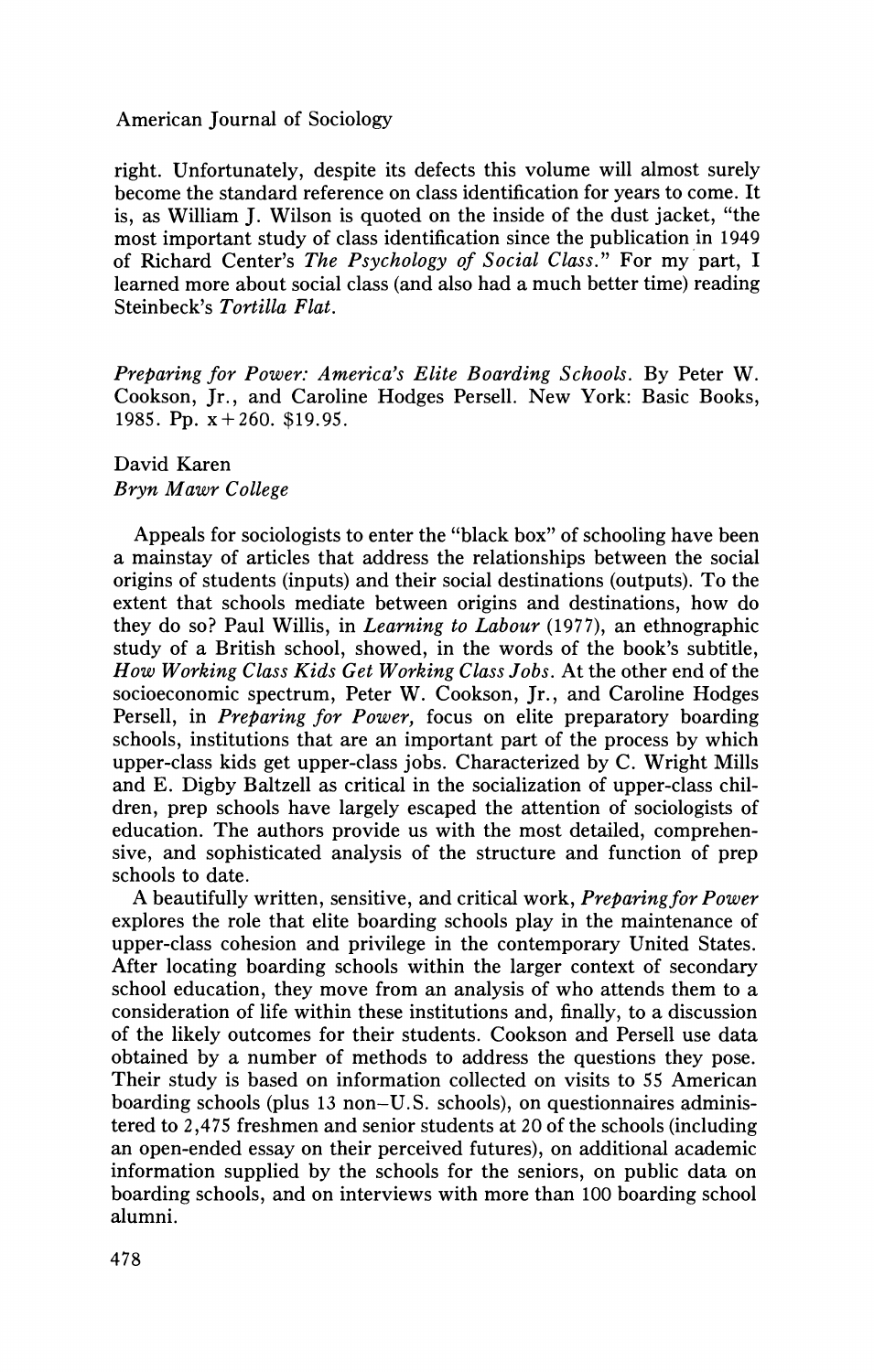What do they find? Focusing on prep schools as critical to the upper class's project of exclusionary social closure, the authors argue that, historically, the number of prep schools has increased in the periods following rising tides of immigration. On the input side, they find that students at these institutions are from the highest reaches of the class structure. Approximately two-thirds of the fathers of prep school students have annual incomes greater than \$75,000 and have graduate educations, while 90% have either professional or managerial jobs. Although not as exclusive as they once were—Asians, Jews, and blacks are admitted (black representation in prep schools, however, is only about one-fifth of black representation in public schools)—the prep schools select from an applicant pool based on whether "the raw material [is] suitable to the treatment" (p. 57). Pierre Bourdieu's assessment of school selection policies is apropos: in order to benefit from what the prep school has to offer, one must have the instruments of appropriation, the cultural capital.

The socialization process at the prep schools is complex. The rigorously structured days, the extracurricular activities, the small classes, and the emphasis on writing combine to produce an environment that is academically exciting but where the pressure to excel is intense. The impression conveyed is that this is an all-encompassing institution, from which you can run but you cannot hide. The competitive atmosphere produces a dark side to student life, sympathetically described in the book, that includes alcohol and drugs. Privacy is at a premium, driving students to work together to express themselves in the cracks of the institutions, as Goffman has put it. Surviving this crucible, Cookson and Persell argue, generates feelings of legitimacy for the exercise of power that these inmates (i.e., students) will ultimately wield; after all, they will have paid their dues. In one stroke, then, the prep school experience facilitates class cohesion and class legitimation.

This is not to say, however, that prep schools simply function (constantly and successfully) in the interests of the upper class, either for individuals or for the class as a whole. The stress by parents on success, combined with the school's emphasis on moral learning and the student culture of gratification, produces prep success and prep failure. For the unsuccessful, the authors indicate, there is a "loss of innocence; the recognition that goodness unadorned by power is impotent in the struggle for privilege" (p. 162). For the successful, aristocratic arrogance is the outcome. Yet, even for them the double-sided nature of the prep school experience is evident, in that "the cycle of socialization recreates generations of individuals whose potentials are often crippled, not freed, by privilege" (p. 164).

The most immediate outcome of prep school life involves the college admissions competition. With preparation for SAT's and Advanced Placement tests a regular part of the curriculum, with college counselors' interviewing every faculty member to get data for students' letters of recommendation, and with students who are already socially elite, aca-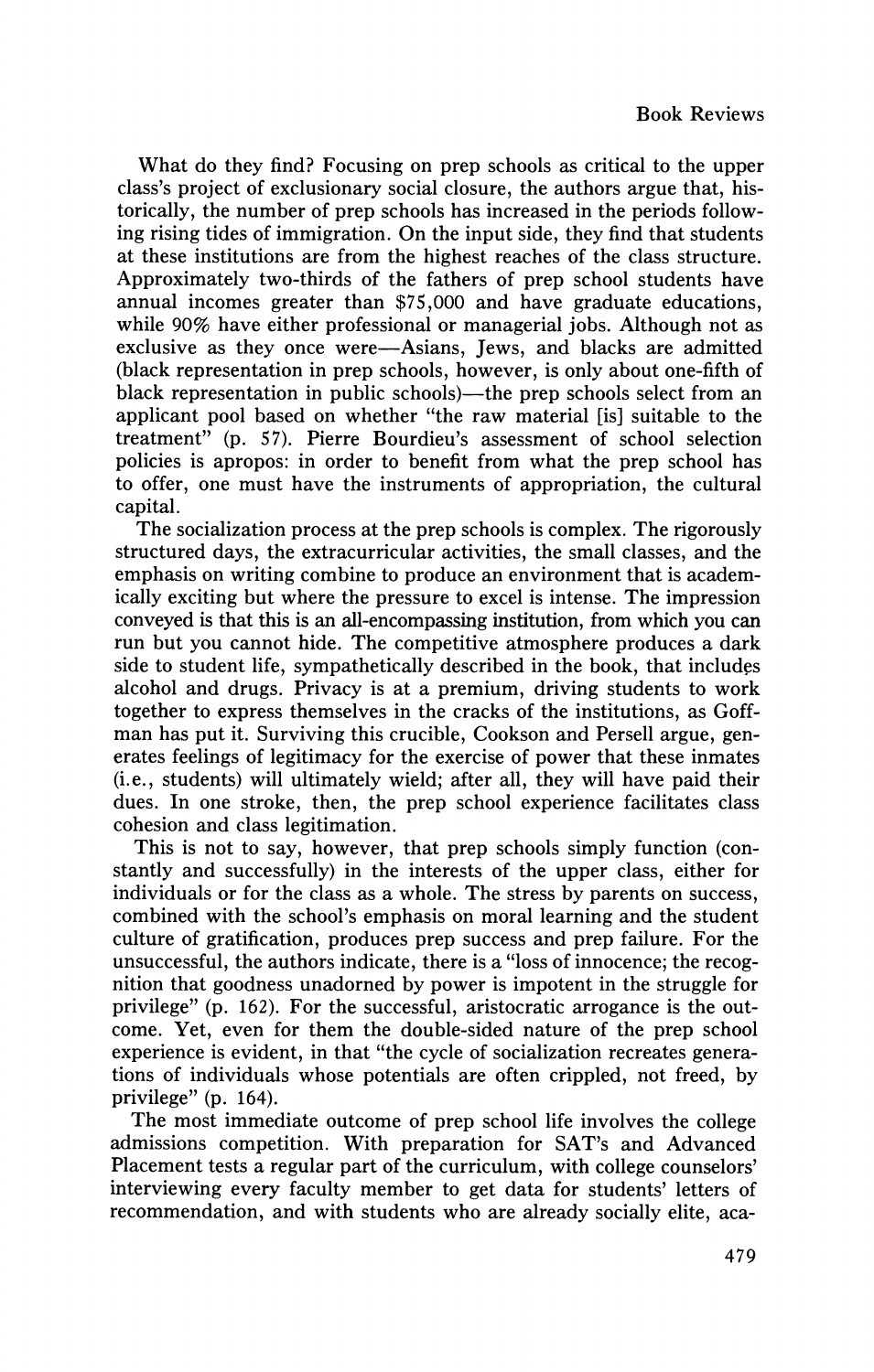### American Journal of Sociology

demically prepared, and extracurricularly experienced being supported for admission, it is no wonder that prep schools are more successful in placing their students in Ivy League and other highly selective colleges than even the most selective public schools, such as the Bronx High School of Science. Long-standing ties between institutions are strengthened by long-standing ties between college advisers and elite colleges' admissions officers (even deans of admission). With social networks undergirding cultural affinities among the students, the prep school administrators, and the Ivy League colleges, the links between elite prep schools and elite colleges, while not as close as they once were, are nevertheless secure.

There are some omissions in *Preparing for Power*, which, since they already have the needed data, I hope that the authors will correct soon. First, despite elaborating a map that distinguishes among prep schools, Cookson and Persell focus on similarities rather than on differences. Their strategy was to paint a collective portrait, and, in so doing, some critical individual differences may have been lost. For instance, though they distinguished academies, Episcopal schools, and entrepreneurial schools, the authors usually refer to some of them collectively as members of the "Select 16," the most socially prestigious boarding schools. How these differ in terms of the social backgrounds of their students, the socialization processes that they provide, and the advantages that accrue to their charges in the college admissions game would be of particular interest in understanding the recruitment and reproduction processes of different parts of the elite.

Second, although the authors were on ethnographically uncharted territory and thus did not attempt to test hypotheses, they might have been more explicit in their consideration of specific hypotheses about the effects of the black box. While the story they tell is very consistent with and explicitly linked to a Weberian theory that suggests that these schools reinforce status-group cohesiveness and socialization, the data might also have been read with an eye toward testing Bowles and Gintis's correspondence theory of the relationship between school and work. Cookson and Persell do at one point suggest that student government experience prefigures the leadership positions that these students will ultimately hold in law, finance, and so forth. But the fact that prep schools reward individuals for service to the community—for example, by being a dorm monitor one gets a private room-underlines how, even in the total institution, there is room for individual mobility. The authors might have discussed similarities between this situation and the corporate environments that these students will most likely inhabit, where there will be the possibility for individual advancement even as they behave as consummate company men.

These criticisms aside, *Preparing for Power* is a masterfully written, richly chronicled, engaging book that will not only be a source for researchers interested in its authors' conclusions but will also provide data for scholars with different questions from the ones that the book ad